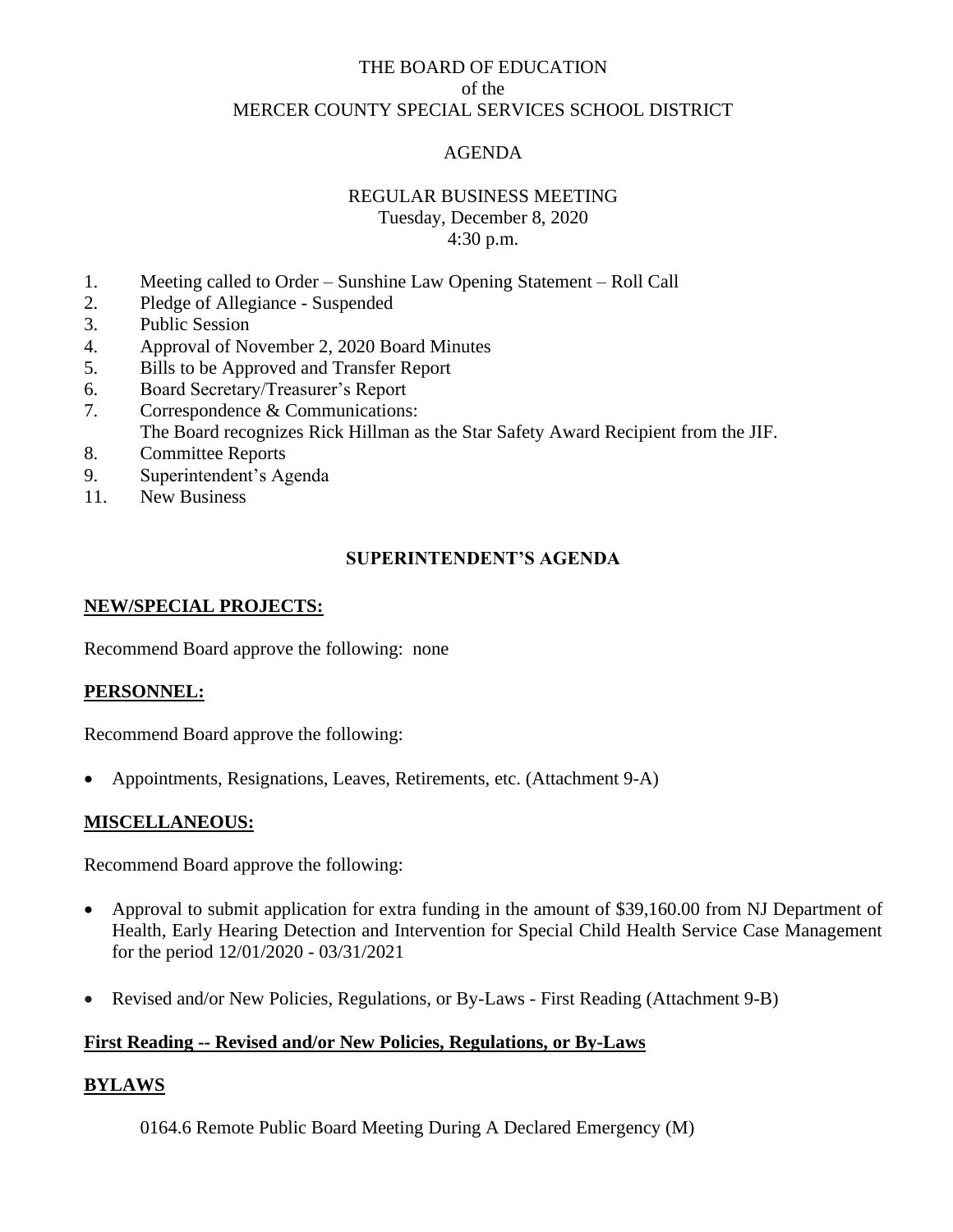AGENDA – MCSSSD December 8, 2020 Page 2

# **POLICIES**

| P2431    | Athletic Competition (M)                                 |
|----------|----------------------------------------------------------|
| P2464    | Gifted and Talented Students (M)                         |
| P5330.05 | Seizure Action Plan (M)                                  |
| P8420    | Emergency and Crisis Situations (M)                      |
| P8561    | Procurement Procedures for School Nutrition Programs (M) |
|          |                                                          |

# **REGULATIONS**

| R2431.1  | Emergency Procedures for Sports and Other Athletic Activity (M) |
|----------|-----------------------------------------------------------------|
| R5330.05 | Seizure Action Plan (M)                                         |

# **Second Reading -- Revised and/or New Policies, Regulations, or By-Laws**

#### **BYLAWS**

NONE

# **POLICIES**

- P1620 Administrative Employment Contracts (M)
- P6440 Cooperative Purchasing (M)
- P7450 Property Inventory (M)

# **REGULATIONS**

NONE

# **ABOLISHED -- Policies, Regulations, or By-Laws**

NONE

#### **REPORTS:**

Recommend Board approve the following:

• Fire and Security Drill(s) for the month of November 2020 (Attachment 9-C)